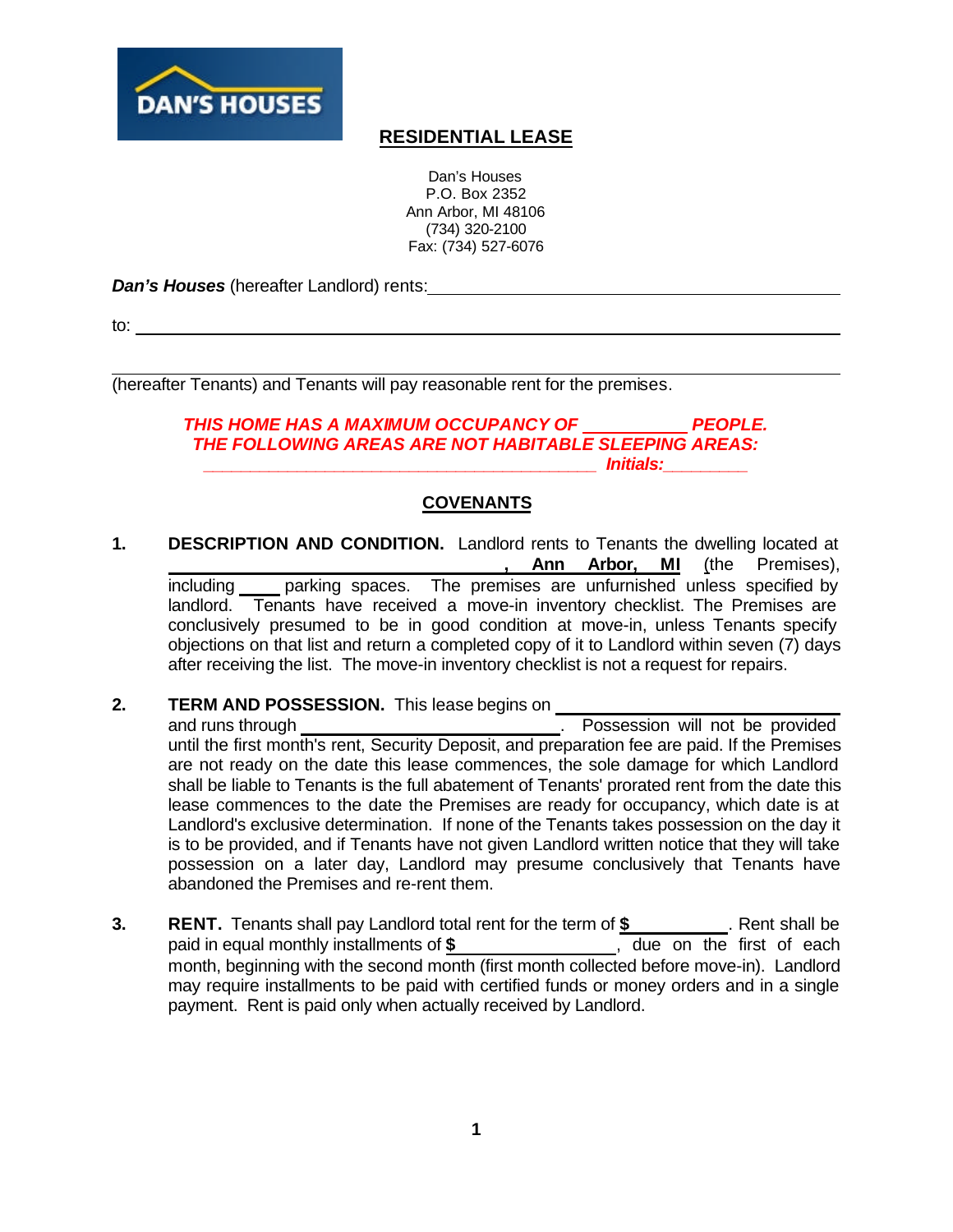- **4. PLACE OF PAYMENT AND NOTICES.** Notices to Tenants shall be delivered or sent to the Premises. Payment of rent or other charge due from Tenants and notices to Landlord shall be delivered or sent to: *Dan's Houses, P.O. Box 2352, Ann Arbor, MI 48106* . Notices required by this lease or by law shall be in writing. Notices that are mailed (including security deposit notices) are deemed received by the other party on the next regular day for delivery of mail after being stamped with sufficient postage and deposited in a United States mailbox.
- **5. APPLICATION OF MONEY FROM TENANTS.** Money received by Landlord from Tenants or in their behalf shall be applied to Tenants' account as follows: first to satisfy unpaid late fees, dishonored check fees, and to other fees owed by Tenants; second to maintenance and repair costs chargeable to Tenants; third to legal fees and court costs legally chargeable to Tenants, including costs incurred prior to curing a default; fourth to outstanding utility bills that are the responsibility of Tenants; fifth to deposits or portions thereof due from Tenants; sixth to rent. Restrictive endorsements on a check or statements in any communication, including those accompanying a payment, shall not constitute an accord and satisfaction or amend this provision.
- **6. DEFAULT AND REMEDIES.** Tenants' noncompliance with any covenant of this lease is a Default. If Tenants default, Landlord may have all remedies legally permitted, including termination of this tenancy. Landlord, upon written notice to Tenants, also may cancel any renewal, lease extension, or lease for a future term that Landlord and Tenants have executed. Tenants shall reimburse Landlord for all legal fees, costs, and expenses legally recoverable in such actions and for all damages caused by their default, including costs of re-renting the Premises and all rent for the remainder of the term and succeeding terms that Landlord does not collect through mitigation. If other Premises owned or managed by Landlord are available for lease, it shall not be unreasonable for Landlord to lease them prior to Tenants' Premises. From the date of execution, time is of the essence of this lease.
- **7. UTILITIES.** Tenants shall put utilities for the Premises into their names, maintain uninterrupted service throughout the Term, and timely pay all utility bills; including: **. Tenants shall pay any penalties** . Tenants shall pay any penalties imposed by utility providers because of late payment of original bills.
- **8. LATE FEES AND DISHONORED CHECKS.** Tenants shall pay a late fee to Landlord of *\$50.00* for rent that is **3** days late, and Tenants shall pay an additional late fee of **\$5.00/day** for rent that is **4** days late or more. Partial payment of a month's rent does not abate late fees. In addition to late fees, Tenants shall owe Landlord *\$35.00* for any check to Landlord that is dishonored.
- **9. CHRONIC LATE PAYMENT OF RENT.** Rent is due on the first of each month, and notwithstanding Paragraph 8, Landlord may terminate this lease because Tenants are chronically late with rent payments. Chronic late payment is defined as paying rent after the due date on three or more occasions during this lease.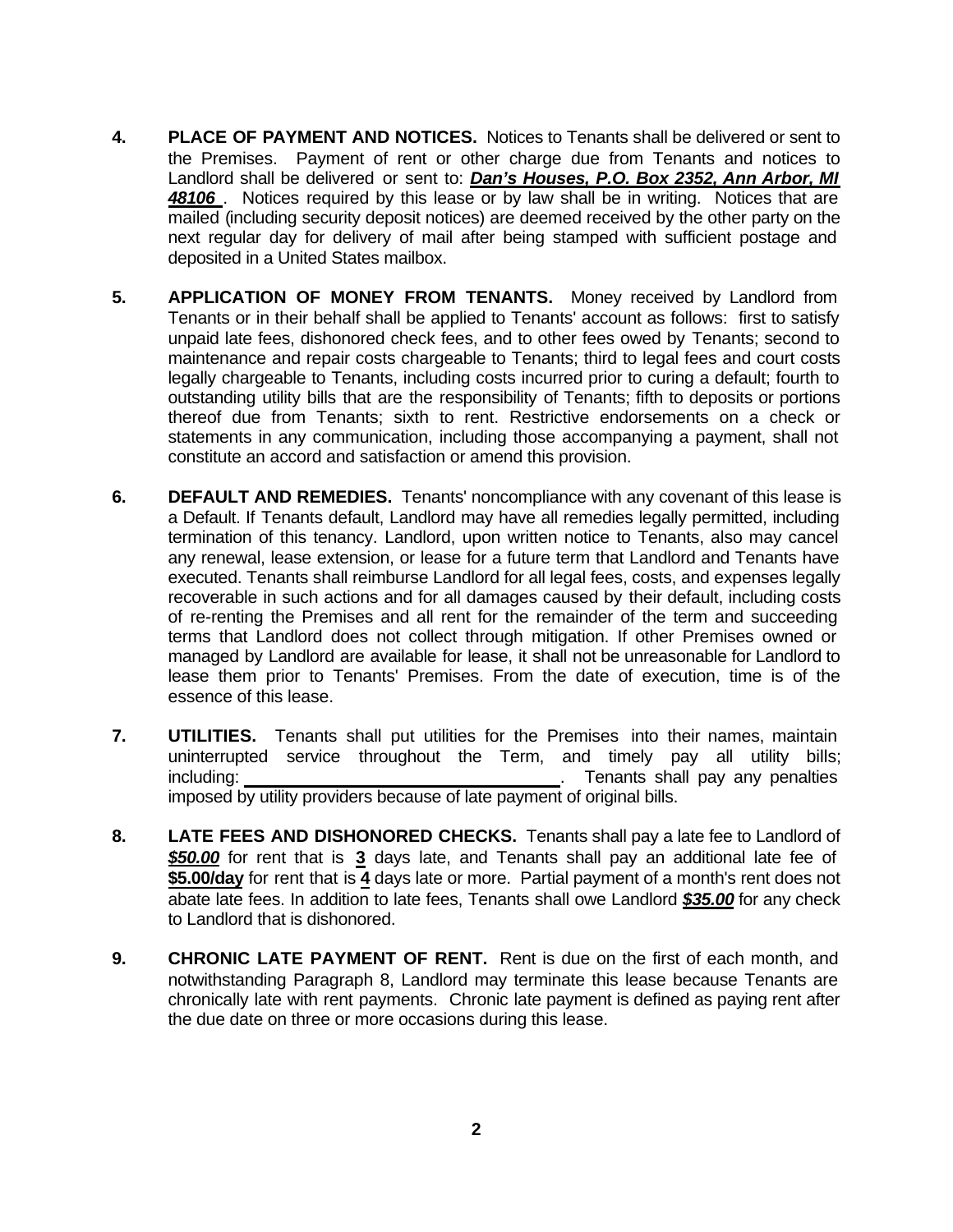**10. SECURITY DEPOSIT.** Tenants shall pay a security deposit of **\$** before receiving possession. The deposit, or any portion of it that is returned, shall be returned in a check, payable to all Tenants, or may be returned entirely to one Tenant if all other Tenants have so authorized Landlord in writing. Security Deposit Act communications shall be addressed to Landlord at the address in paragraph 4. Tenants may not elect to use the deposit for rent.

The name and address of the financial institution where your deposit will be held is:

## *Ann Arbor Commerce Bank*

- **11. NONREFUNDABLE PREPARATION FEE.** Tenants shall pay a nonrefundable Preparation Fee of **\$** before receiving possession.
- **12. KEYS.** Landlord may retain a key to the Premises throughout the lease. Tenants shall not change the locks without Landlord's prior written consent, and Tenants shall immediately provide Landlord with a key to any new lock if the locks are changed. Landlord may charge Tenants a reasonable amount for replacing lost keys and for assisting Tenants in gaining entry to the Premises.
- **13. ENTRY BY LANDLORD.** Landlord or its agents may enter the Premises in an emergency or to perform repairs, maintenance, code inspections, appraisals, insurance inspections, other purposes reasonably related to the operation of the building, and to show the Premises for sale or lease. Except during an actual or apparent emergency, all entries shall be made during reasonable hours; and Landlord shall make reasonable efforts to inform Tenants of its intention to enter and shall attempt to establish a mutually acceptable time.
- **14. MAINTENANCE.** Tenants shall use and maintain the Premises in accordance with applicable police, sanitary, and all other regulations imposed by governmental authorities. Tenants also shall maintain the Premises in a neat and orderly manner. Tenants will observe all reasonable regulations and requirements of underwriters concerning use and condition of the Premises tending to reduce fire hazard and insurance rates. Tenants shall pay for the repair of all damage to the Premises and structure of which they are a part, including fire and flood damage, caused by Tenants, their guests or invitees; they shall reimburse Landlord for all permit, inspection, and certification costs it incurs because of their noncompliance with this lease or applicable laws; and they shall reimburse Landlord for all damages resulting from not reporting the need for repair or maintenance in a reasonably timely manner. Tenants will pay for all damages and repair costs resulting from any sewer back which is either fully or partially caused in any way by tampons, rags, baby wipes, paper towels, or other non-flushable items. Nothing in this clause shall waive or lessen Landlord's obligation to maintain and repair the Premises under Michigan law, but Landlord is not liable for any loss that accrues to Tenants because of Landlord's actions in reasonably fulfilling its obligations hereunder.
- **15. HOLD HARMLESS.** Tenants agree for themselves, their heirs, and personal representatives, to hold Landlord harmless from all damages, loss, including lost rents, or liability that results from their negligent or illegal use of the Premises and from their intentional misuse of them.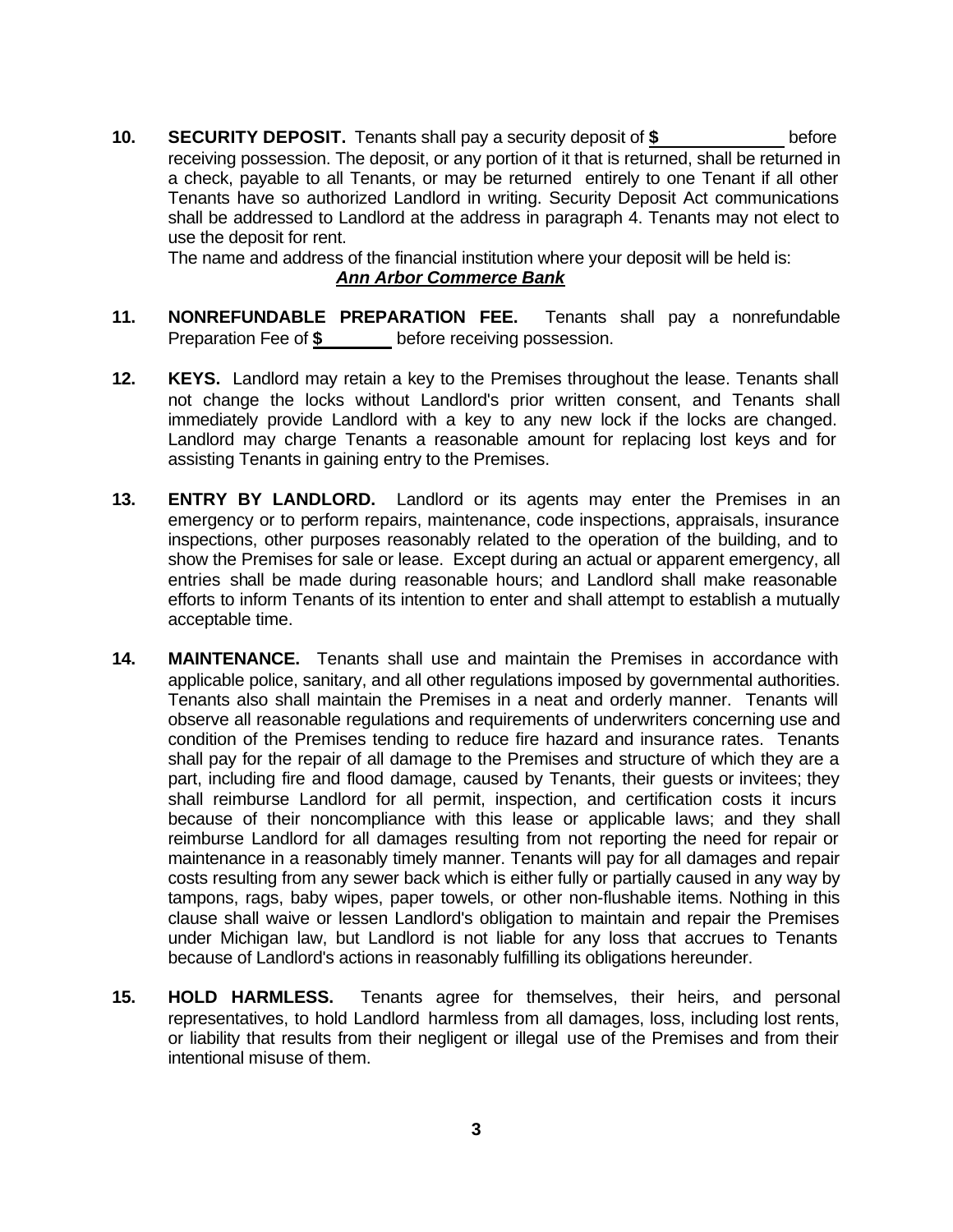- **16. INSURANCE.** Landlord and its agents are not responsible for theft of personal property of Tenants, their guests or invitees; or for damage, loss, or destruction of personal property of Tenants, their guests or invitees, from any cause, including acts or omissions of third parties, unless caused by Landlord's failure to perform or negligent performance of a duty imposed by law. *TENANTS ARE ENCOURAGED TO INSURE THEIR PERSONAL PROPERTY.*
- **17. ALTERATIONS.** Alterations to the Premises without Landlord's prior written consent are prohibited. Landlord is not liable to reimburse Tenants for any alteration, unless agreed in writing. Alterations are the property of Landlord. Upon lease expiration or earlier termination, however, Landlord may designate, in writing, alterations it wishes to have removed, and Tenants, at their expense, shall remove them promptly and repair any damage caused thereby.
- **18. RETURN OF PREMISES.** Tenants shall return the Premises at the expiration of the term (or earlier termination) in as good a condition as when received, reasonable wear and tear accepted. Early surrender of the Premises, including surrender accepted in writing, shall not extinguish any of Tenants' obligations to perform under this lease, including payment of all rent reserved.
- **19. AMENDMENT.** This lease may be amended in writing only, signed by all parties.
- **20. CAPTIONS.** Paragraph captions are solely to assist with identification. They are of no legal significance.
- **21. WAIVER.** Failure by Landlord to enforce a provision of this lease on one (1) or more occasions is not a continuing waiver of Landlord's right to enforce the provision.
- **22. SEVERABILITY.** A court ruling that a clause of this lease is invalid, or the parties' written agreement that they no longer shall observe one or more lease provisions, shall not invalidate any other clauses of this lease.
- **23. PETS.** No pets are allowed in the Premises at any time. All animals must be approved by leasing office.
- **24. SUCCESSORS BOUND.** The heirs, successors, assigns, and representatives of Landlord and Tenants shall be bound by the covenants of this lease.
- **25. USE AND QUIET ENJOYMENT.** Tenants shall comply with all applicable laws and ordinances; use the Premises for residential purposes only; and refrain from all conduct that unreasonably disturbs each other, other Tenants or neighbors of the building. No business of any sort shall be located in or conducted from the Premises. Tenants shall be entitled to the quiet enjoyment of the Premises throughout this lease so long as they comply with its covenants.
- **26. JOINT AND SEVERAL LIABILITIES.** When there is more than one Tenant on the lease, each tenant is jointly and severally liable for its full performance.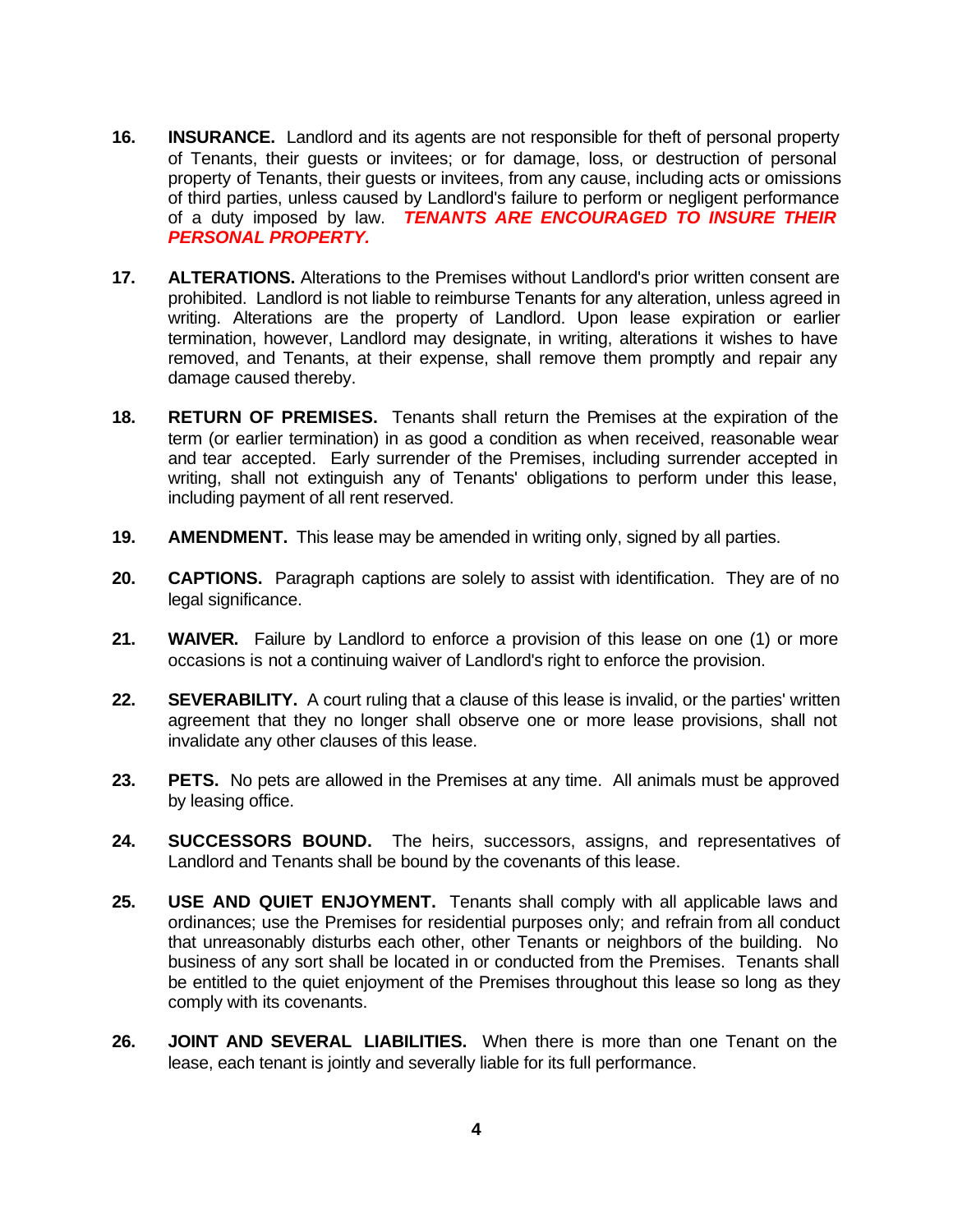- **27. UNTENANTABILITY.** If the Premises become wholly untenantable because of fire or other casualty, Landlord may cancel this lease by notifying Tenants in writing, and Tenants shall surrender the Premises to Landlord. If for the same reasons the Premises become partially untenantable, or wholly untenantable without Landlord canceling the lease, Landlord shall repair the Premises with reasonable speed. From the date of the casualty, until repairs are substantially completed, Rent shall abate in the same percentage that the Premises are untenantable, unless the untenantability is caused by negligence or intentional misconduct of Tenants, their guests or invitees, in which case rent shall not abate. Landlord is not liable for failure to repair until Tenants have notified Landlord of the need for repair and a reasonable time to make the repair has passed thereafter. If 50% or more of the Premises are untenantable, the Premises are "wholly untenantable".
- **28. ASSIGNMENT, SUBLETTING, AND OCCUPANCY.** Tenants shall not assign this lease or sublet the Premises, or any part thereof, without prior written permission of Landlord, which shall not be denied unreasonably. Only those listed herein as Tenants/occupants may occupy the Premises. Landlord may evaluate proposed assignees and subtenants as it would evaluate prospective Tenants, including whether they are acceptable to remaining prime Tenants.
- **29. ABANDONMENT.** If during this lease, Landlord believes in good faith that Tenants have abandoned the Premises and current rent is unpaid, Landlord may re-enter the Premises and remove the remaining possessions of Tenants without liability therefore. Abandonment is conclusively presumed if rent is unpaid for fifteen days following the due date and (1) a substantial portion of Tenants' possessions have been removed or (2) acquaintances of Tenants or other reliable sources indicate to Landlord that Tenants have left without intending to re-occupy the Premises. If Tenants abandon or surrender the Premises at anytime and leave personal property there, Landlord may dispose of it however Landlord chooses, and Tenants shall reimburse Landlord for all costs incurred in that regard.
- **30. HOLDING OVER.** Tenants shall vacate the Premises on or before the expiration date of the lease. If Tenants retain possession thereafter without Landlord's written permission, Landlord has thirty (30) days from the last day of the lease to sue Tenants for possession under section .5714 (1)(C)(2) of the Michigan Summary Proceedings Act (Holding over after lease expires). If suit is not begun within that time, the tenancy shall continue on a month to month basis from the date the lease expires, and all other covenants of the lease shall remain in full force and effect. Rent, however, shall increase by twenty percent (20%), beginning on the first day after lease expiration, regardless of whether suit is brought. Acceptance of money by Landlord from Tenants during the thirty (30) days following expiration of the lease does not waive Landlord's right to seek possession as described in this paragraph, and Tenants shall compensate Landlord for all damages caused by their unauthorized holdover.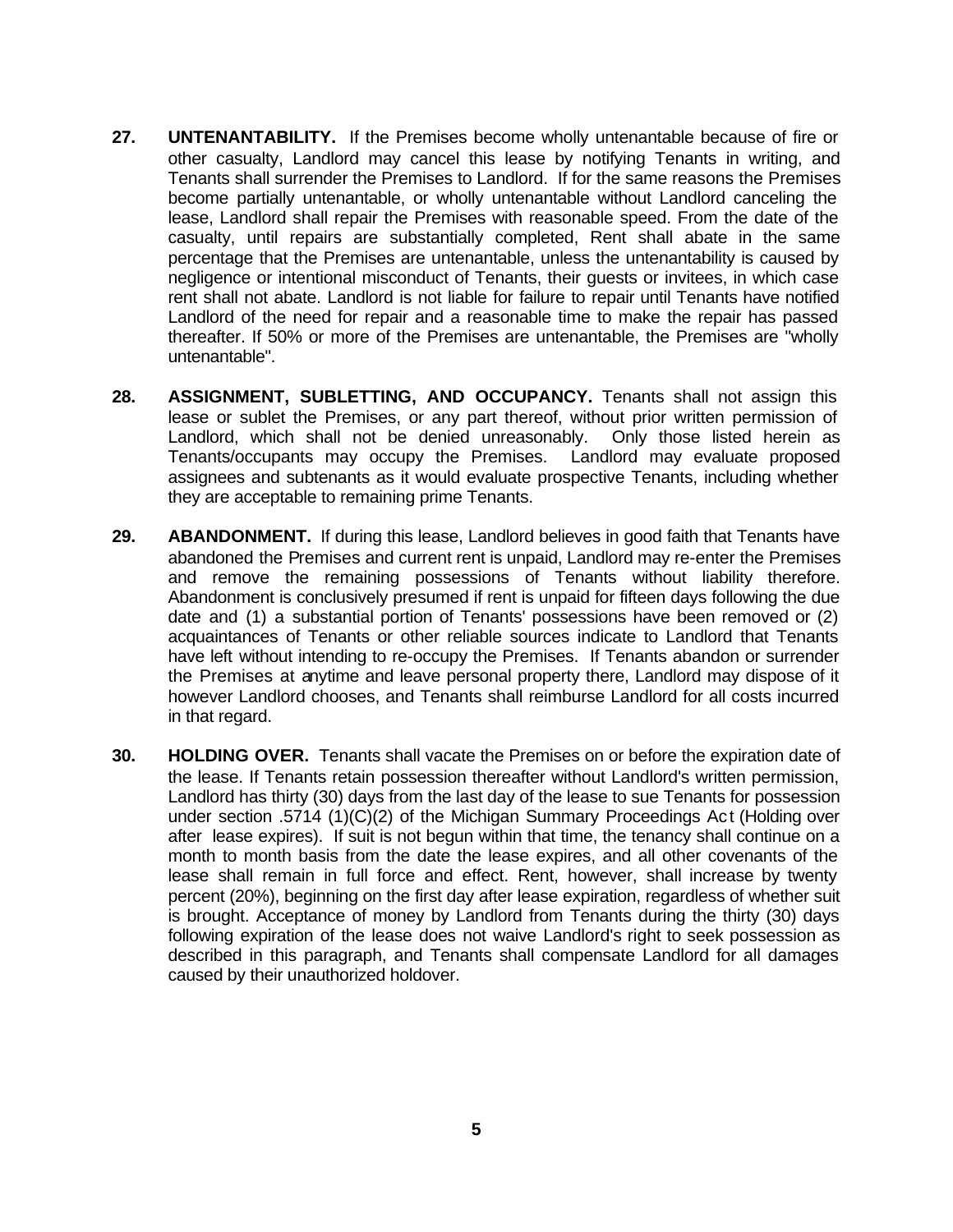- **31. LIMITED CANCELLATION RIGHTS.** A Tenant who has occupied the Premises for more than thirteen (13) months may terminate this lease upon sixty (60) days written notice to Landlord if: (i) Tenant has become eligible during the term to take possession of a subsidized rental unit in senior citizen housing and provides Landlord with written proof thereof; or (ii) Tenant has become incapable during the term of living independently, as certified by a physician in a notarized statement. Election to cancel under this paragraph is limited to the Tenant to whom the foregoing applies, and the lease continues in full force and effect for remaining Tenants.
- **32. ENTIRE AGREEMENT.** This lease is the Parties' entire agreement, and they enter it voluntarily. There are no other agreements that are part of this lease unless specifically enumerated herein. Tenants' application to lease is incorporated herein, and Tenants covenant that the information supplied in that application was and continues to be accurate.
- **35. DISCLOSURES.** This lease includes the attached disclosures **Lead-Based Paint Disclosure, Dan's Houses Rules, Parent Guaranty Form, and Illegal Substance Rider.**

| <b>Property Address</b> |       |
|-------------------------|-------|
| Landlord:               | Date: |
| Tenant:                 | Date: |
| Tenant:                 | Date: |
| Tenant:                 | Date: |
| Tenant:                 | Date: |
| Tenant:                 | Date: |
| Tenant:                 | Date: |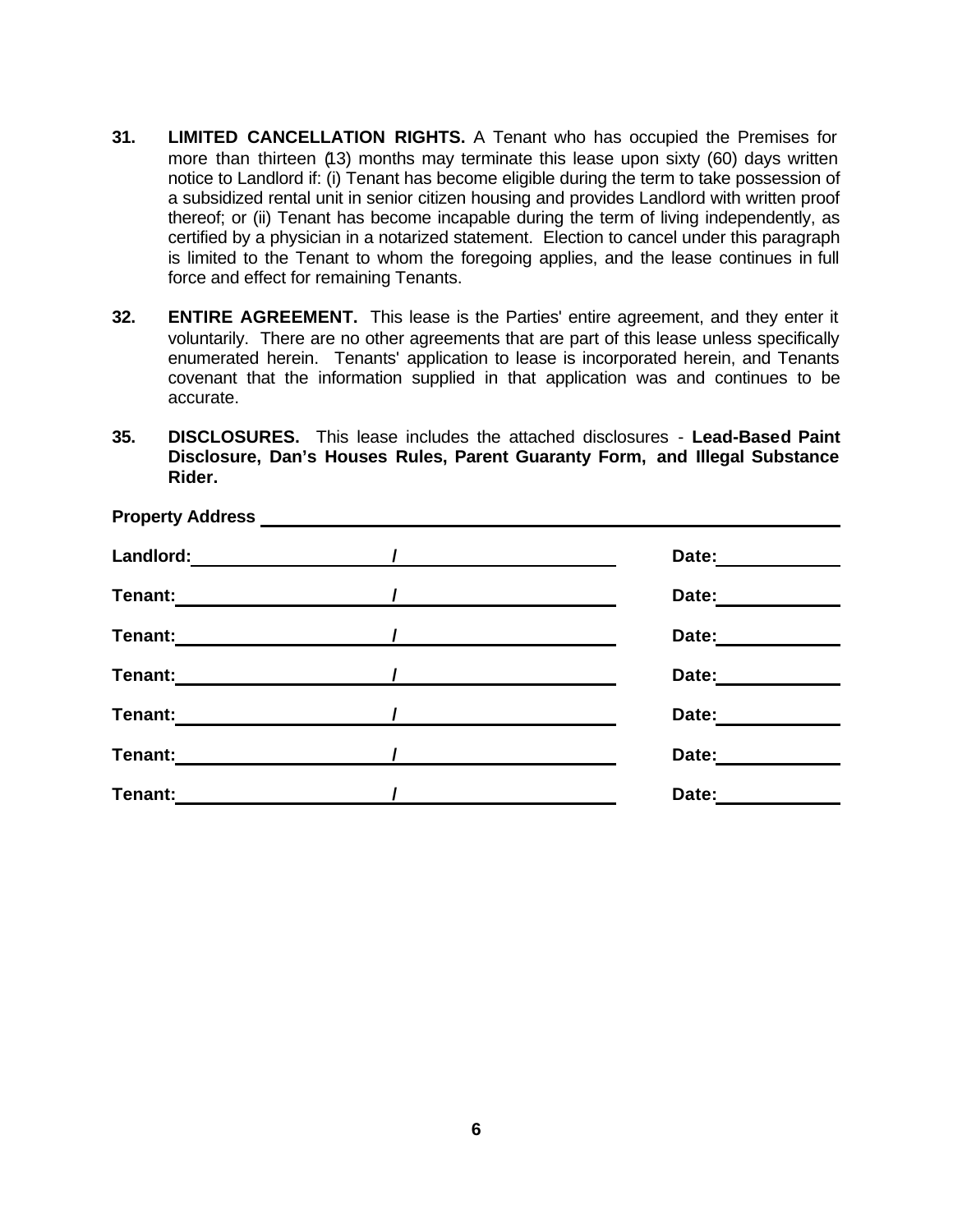### **Michigan Security Deposit Act Notice**

Required by: MCL 554.603

You must notify your landlord in writing within 4 days after you move of a forwarding address where you can be reached and where you will receive mail; otherwise your landlord shall be relieved of sending you an itemized list of damages and the penalties adherent to that failure.

## **Michigan Truth in Renting Act Notice**

Required by: MCL 554.634

NOTICE: Michigan law establishes rights and obligations for parties to rental agreements. This agreement is required to comply with the Truth in Renting Act. If you have a question about the interpretation or legality of a provision of this agreement, you may want to seek assistance from a lawyer or other qualified person.

#### **Off-Campus Housing Mediation Clause**

Required by: OCH Office

If communication between the Tenant(s) and Landlord breaks down, a mediator can assist the parties in voluntarily reaching a mutually acceptable settlement of the issue(s) in dispute. All parties to this agreement agree that the University of Michigan Off-Campus Housing Program will assist in disputes involving University of Michigan students for which one of the parties requests assistance and: a) all parties will make a reasonable and good faith effort to settle such disputes through the program; b) any party to this lease may request mediation; c) program staff may enter and inspect the premises after notice to both parties and at reasonable times; d) this provision does not preclude other legal rights of parties. The parties agree to keep the mediation proceedings confidential.

#### **Ann Arbor Rights and Duties of Tenants**

Required by: City Code Chapter 105, 8:526

City ordinance requires landlord to furnish to tenant prior to executing lease a copy of Rights and Duties of Tenants. Tenant's signature acknowledges receipt of booklet.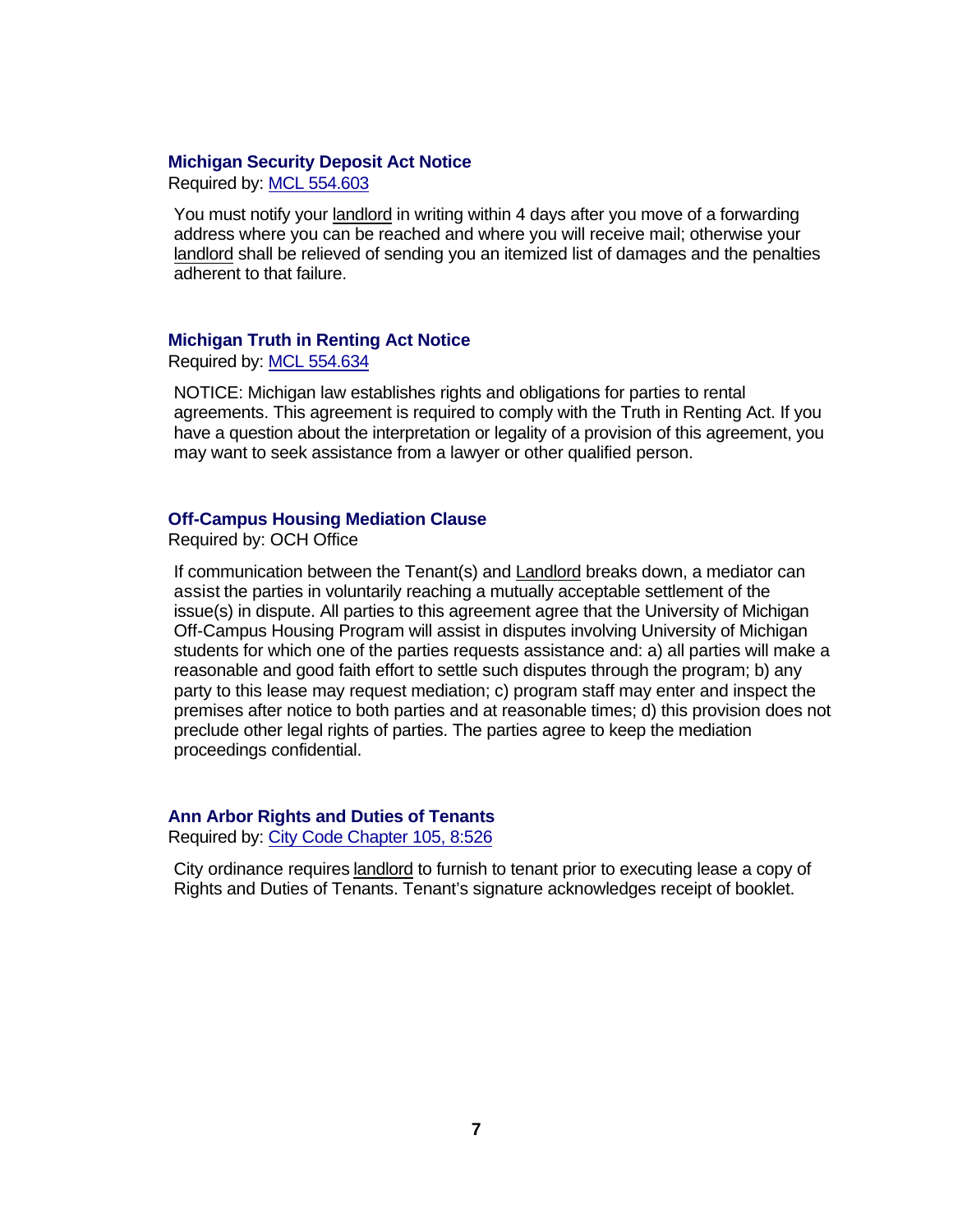## **Ann Arbor Utility Charges Notice**

Required under Certain Circumstances by City Code 8:524 *for more information, call the City of Ann Arbor or the Off-Campus Housing Office*

No owner of rental property shall lease the property without furnishing to the tenant, before the time of entering into the lease, a budget plan. As used in this section, "Budget Plan" means a projection of monthly utility costs for primary heating fuel prepared by the public utility company. *This section shall apply to the rental of all dwelling units for which budget plan information is available from the utility company without charge and in which the tenant is required to pay the owner or the utility company a utility charge for heating fuel in addition to rent.* The budget plan statement shall be in writing, included as part of the leasing agreement, but may be prepared by the owner based on information verbally supplied by the utility company.

## **Ann Arbor Truth in Renting Notice Required by: City Charter 19.4** *(Pages 68-70)*

Some things your landlord writes in the lease or says to you may not be correct representations of your rights.

Also, you may have rights and duties not mentioned in your lease. Such rights may include rights to repairs, rights to withhold rent to get repairs done, and rights to join a tenants union or to form your own union. Such duties may include the duty to pay rent due and the duty not to cause a serious health hazard or damage beyond reasonable wear and tear.

Additionally, some lease clauses may be subject to differing legal interpretations. If you think that a clause in your lease or something your landlord says to you is unfair, you may contact your own lawyer, legal aid society, or tenants union lawyer for their opinions.